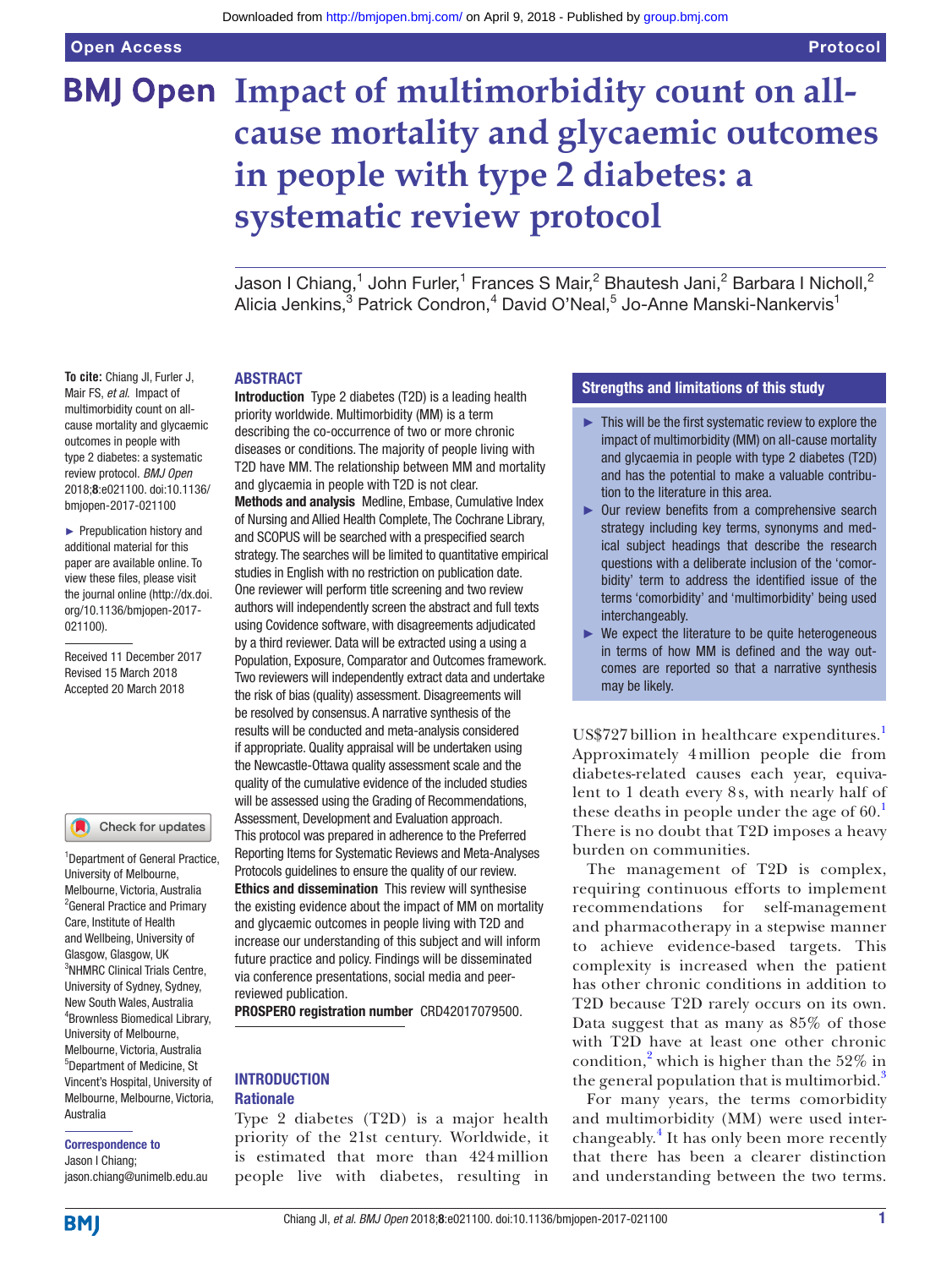Comorbidity is defined as the existence or occurrence of any additional condition(s) that co-occurs with an index disease.<sup>[5](#page-4-4)</sup> MM however refers to the presence of two or more chronic conditions in an individual, with no reference to an index condition.<sup>[6](#page-4-5)</sup> These established definitions provide the basis of our systematic review which exclusively focuses on MM in T2D.

MM presents multiple challenges. It is associated with a reduced quality of life, increased costs, a reduced ability to make lifestyle changes and may be associated with complex therapeutic regimens which the patient may be challenged to manage.<sup>[7](#page-4-6)</sup> For health professionals, MM brings increased workload and the clinical challenges of interactions between multiple conditions and medications.[4](#page-4-3) Most condition-specific management guidelines do not account for MM and prioritise management of one condition at the expense of another.<sup>[7](#page-4-6)</sup> For people with diabetes, this can lead to clinicians focusing on diabetes only without consideration of the patient's other conditions and patient goals. Similarly, a focus on other conditions may lead to suboptimal glycaemic management due to a lack of focus on diabetes-specific care goals. $89$  This is particularly problematic because achieving and maintaining glycaemic targets early is important in reducing down-stream complications and all-cause mortality.<sup>[10](#page-4-8)</sup>

Currently, little is known about the associations between MM and T2D. In particular, there is little information regarding the relationship of the total burden of disease reflected in MM's multiple dimensions to the association between all-cause mortality and glycaemia.

Our systematic review will focus on current knowledge regarding the impact of MM on mortality and glycaemia in people with T2D and provide insights regarding the implications of MM in the context of this chronic disease. It may provide an important foundation of knowledge for improving care for patients with T2D and multiple chronic conditions.

#### **Objectives**

The primary objective of our systematic review is to determine the impact of MM reflected in condition count on all-cause mortality and glycaemia in people with T2D. We will have two primary outcomes of equal interest: (1) all-cause mortality; and (2) glycaemia (measured by glycated haemoglobin (HbA1c)).

Secondary outcomes of interest include: (1) hypoglycaemia, (2) hyperglycaemia and (3) glycaemic variability.

#### Methods and analysis

The Preferred Reporting Items for Systematic Reviews and Meta-Analyses Protocols (PRISMA-P) guidelines has been used to prepare this protocol.<sup>[11](#page-4-9)</sup>

# Eligibility criteria

# Study characteristics/design

All quantitative empirical studies published in the English language will be included. Our target studies will be observational studies that use either longitudinal cohort (retrospective and prospective) or cross-sectional designs. While we recognise the limitation of cross-sectional studies in terms of assessment of temporality, cross-sectional studies provide a snapshot of the association between MM count and our glycaemia-related outcomes of interest. We will have no restrictions on publication date. The search end date will be 28 July 2017.

Randomised controlled trials, non-diabetes drug intervention studies, all qualitative studies, case reports, review articles and conference abstracts will be excluded as they will not give us information on our primary outcomes of interest. Randomised controlled trials and non-diabetes drug intervention studies have primary objectives of testing particular interventions so the effect of MM will not be captured, thus inappropriate for our review which is focused on the effects on MM. All non-English studies will also be excluded.

#### Population

Our target study population is adults (18 years of age or older) with T2D.

Studies including populations of children and adolescents (under 18 years of age) or people without T2D (eg, people with prediabetes, type 1 diabetes/gestational diabetes/monogenic diabetes) will be excluded. Animal studies will also be excluded.

#### **Exposure**

The primary exposure of interest is MM count. We will accept any type of MM count, which may include a list of chronic conditions from a variety of datasets including electronic medical records, administrative and prescription datasets. Only studies that assess the relationship

<span id="page-1-0"></span>

| Search terms<br>Table 1                  |                                                                                                                                                                                                                                                                           |                                                       |                                                                                                                                                                                                                                                                                                             |
|------------------------------------------|---------------------------------------------------------------------------------------------------------------------------------------------------------------------------------------------------------------------------------------------------------------------------|-------------------------------------------------------|-------------------------------------------------------------------------------------------------------------------------------------------------------------------------------------------------------------------------------------------------------------------------------------------------------------|
|                                          | Key terms Multimorbidity                                                                                                                                                                                                                                                  | <b>Diabetes</b>                                       | <b>Outcomes of</b><br>interest:<br>mortality<br>glycaemia                                                                                                                                                                                                                                                   |
| Other<br>related<br>terms or<br>synonyms | multimorbid*<br>multi morbid*<br>condition count*<br>multiple condition*<br>multiple disease*<br>multiple disorder*<br>multicondition*<br>multidisease*<br>multidisorder*<br>multi condition*<br>multi disease*<br>multi disorder*<br>comorbid*<br>co morbid <sup>*</sup> | diabet*<br>diabetes<br>adi2<br>(type 2 or<br>type ii) | mortality<br>death<br>surviv <sup>*</sup><br>surviv <sup>*</sup><br>analys*<br>glycaemia*<br>glycemia <sup>*</sup><br>hypoglycaem <sup>*</sup><br>hypoglycem <sup>*</sup><br>hyperglycaem*<br>hyperglycem <sup>*</sup><br>glycem <sup>*</sup> varia <sup>*</sup><br>glycaem <sup>*</sup> varia <sup>*</sup> |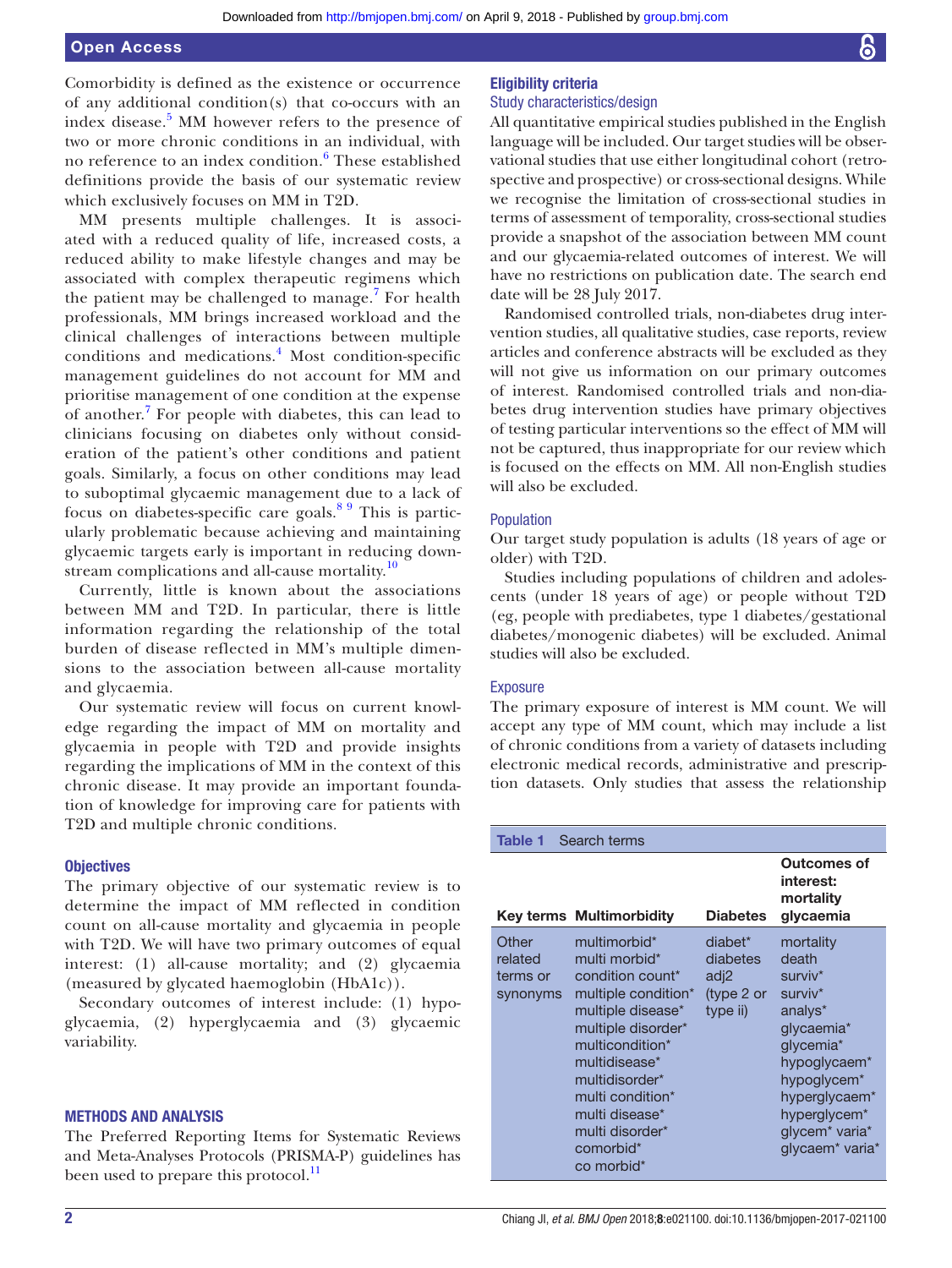between a numerical count of MM and our outcomes of interest will be included.

Studies with single nominated specific conditions (ie, only one comorbid condition) linked with T2D without MM count will be excluded.

# Comparators (control)

A comparator/control group is defined by people with T2D with no other chronic conditions. Studies that do not include such a control group will not be excluded.

#### **Outcome**

A study will be included in our review if data is provided regarding either all-cause mortality or glycaemic outcomes. It is expected that glycaemia will be reported in the form of HbA1c, however, we will include any measure of glycaemia, for example, hypoglycaemia, hyperglycaemia or glycaemic variability.

#### Information sources

We will search five electronic databases including Medline (Ovid interface), Embase (Ovid interface), Cumulative Index of Nursing and Allied Health Complete (EBSCO interface), The Cochrane Library (Ovid interface) and SCOPUS with no restrictions on publication date.

We will check the International Prospective Register of Systematic Reviews regularly for ongoing and completed systematic reviews for MM and T2D.

#### Search strategy

The search strategy will include medical subject headings, terms and synonyms relating to or describing our primary objectives. These terms will be combined using appropriate Boolean logic operators to create our search strategy. The truncation symbol (\*) will also be included at the end of the stem of a word to retrieve all words that start with that stem. Our strategy has been reviewed by a librarian from a biomedical library and members of our review panel with expertise in MM and T2D. A number of test runs will first be conducted with Medline, and any necessary adjustments will be made prior to running the search. Once the search strategy is finalised, the searches will be adapted for each of the five electronic databases prior to conducting the searches. The search terms are listed in [table](#page-1-0) 1. The full search strategy is available in online [supplementary file 1](https://dx.doi.org/10.1136/bmjopen-2017-021100).

#### Study records

#### Data management

Literature search results will be downloaded to EndNote (V.7; Clarivate Analytics) and duplicates will be removed. The non-duplicate studies will then be uploaded to Covidence, $12$  a systematic review management software, for the selection process.

# Selection process

The selection process of the studies for inclusion in our review will be conducted in three stages. First, titles of the studies identified in the five database searches will

be screened by the primary researcher (JC) against the predefined eligibility criteria outlined above. A deliberately inclusive approach will be adopted for this title screening stage to reduce the risk of missing potentially relevant studies.

Second, all abstracts will be screened by two reviewers independently. The primary researcher (JC) will screen all abstracts against the predefined eligibility criteria outlined above to identify a subset of potentially relevant studies. An independent second screening of the abstracts will be completed between the following reviewers (JMN, JF, BN, BJ, AJ, FM). Any inter-reviewer disagreements will be discussed and resolved by a third reviewer (JMN, JF).

Finally, we will obtain full-text articles for all studies that appear to meet our eligibility criteria after the title and abstract screening stages. Full-text screening will be conducted by two reviewers independently. The primary researcher (JC) will screen all full texts against our predefined eligibility criteria. This will then be repeated independently by a second reviewer (JMN, JF, BJ). Online supplementary material will be consulted when necessary. Again, any inter-reviewer disagreements will be discussed and resolved by a third reviewer (JMN, JF). Reasons for exclusion at the full-text screening process will be recorded.

#### Data extraction

Data will be extracted in a structured manner from all included studies and recorded in a predefined data extraction form designed by the primary researcher (JC) following a prespecified Population, Exposure, Comparator, Outcomes framework in the data extraction stage. This is an adapted framework based on the Cochrane PICO statement where 'I' for intervention is replaced with an 'E' for exposure. We will also be including an extra 'study characteristics' parameter to record characteristics of the study including study design, setting, period of study and aims and objectives (see online [supplementary](https://dx.doi.org/10.1136/bmjopen-2017-021100)  [file 2](https://dx.doi.org/10.1136/bmjopen-2017-021100)). The form will be reviewed, refined and adjusted where necessary by the review team. Again, online supplementary material will be consulted when necessary for data extraction.

# Data items

We will be extracting relevant data in each of the following five parameters:

#### **Populations**

We will extract data on characteristics of study populations (sample size, sex, age, ethnicity, socioeconomic status, occupation, education, diabetes duration, HbA1c, insulin treatment and oral antidiabetes drugs), as well as definition/measure of T2D, method of recruitment and sampling and inclusion and exclusion criteria.

### **Exposure**

We will describe the definition/measure of MM count and number of subjects reported.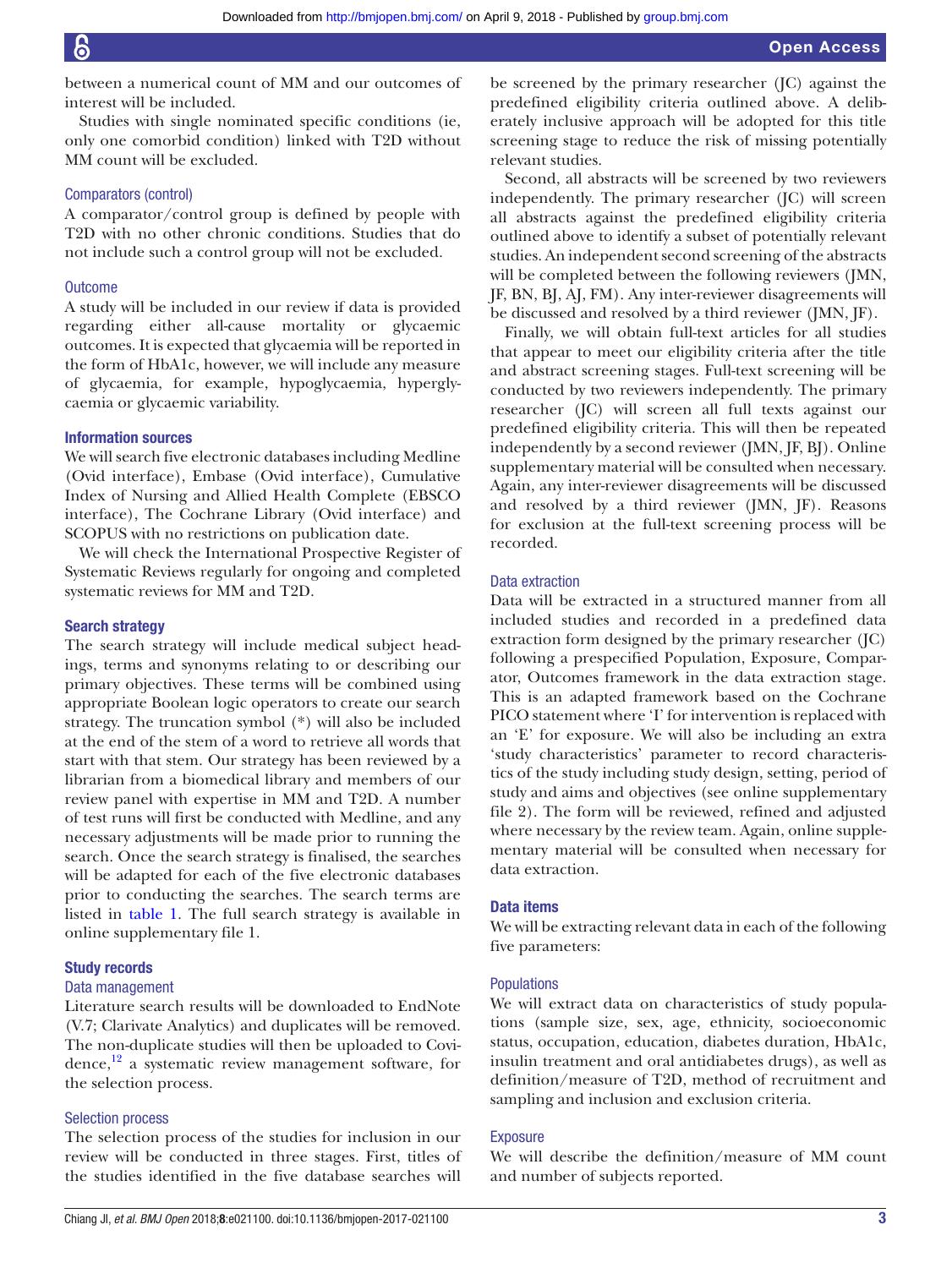# Open Access

# **Comparator**

We will provide details provided in the publication of any comparator groups including the definition/measure of people with T2D with no other chronic/long-term conditions and numbers in group.

# **Outcomes**

We will provide details as to how all-cause mortality and/ or glycaemia is defined/measured, as well as length of follow-up, number of subjects and the statistical analyses employed by the authors to evaluate the relationship between MM count and the measured outcomes.

# Study characteristics

We will extract details of study design, setting, period of study and aims and objectives.

# Outcomes and prioritisation

One of the primary clinical outcomes of interest is all-cause mortality. We expect that studies will calculate the effect estimate as either HRs, ORs, incidence rates or survival percentages.

For our other primary outcome, glycaemia, we will prioritise those studies that measure glycaemia in terms of HbA1c. We will further divide studies into one of two groups: those that measure HbA1c as a continuous variable and those that measure HbA1c as a categorical variable.

We will accept all other measures of glycaemia as secondary outcomes.

# Risk of bias assessment (quality assessment in individual studies)

Two reviewers will independently assess the risk of bias (quality) in each of the included studies.

All studies will be assessed using the Newcastle-Ottawa quality assessment scale. $13$  The choice of this tool was informed by recommendations from the Cochrane Handbook on assessing the quality of non-randomised studies.<sup>14</sup> Any inter-reviewer disagreements will be discussed and resolved by a third reviewer.

The Newcastle-Ottawa quality assessment scale has a star system to judge three broad perspectives of the included studies: the selection of the study groups; the comparability of the groups and the ascertainment of the outcome of interest.

# Data synthesis

For data synthesis, we will group the included studies according to the two outcomes of all-cause mortality and glycaemia. Within the glycaemia outcome group, we will further subgroup the studies into the different measures of glycaemia. For our primary analysis, we will consider either all-cause mortality or glycaemia each as a composite outcome. However, dependent on the number of studies retrieved, an analysis of glycaemia subtype will be conducted. Furthermore, dependent on the characteristics of the study populations, we will consider stratifying our results according to either exposure ascertainment

(MM count) or population characteristics (ie, age group, gender and socioeconomic status).

A narrative synthesis of findings will be conducted which will describe the findings from each of the included studies. For each study we will present details relating to the following:

- ► The number and characteristics of participants in the study.
- ► Setting.
- ► Study design.
- ► The outcome-level risk of bias of the study.
- ► Findings for quantitative outcomes.
- ► Inconsistent findings within individual studies will be indicated.

If further information relevant to our review is required, we will attempt to contact the authors of the included studies.

A meta-analysis will be conducted if appropriate. Tests for publication bias and heterogeneity will be conducted. If the included studies are sufficiently homogenous in terms of study design, study population, outcomes and data analysis, a meta-analysis will be considered. I<sup>2</sup> statistic will be used to assess statistical heterogeneity and to guide the choice of either fixed or random effects model. Given sufficient numbers of included studies, a funnel plot will be used to assess publication bias and other reporting bias, and a Begg's test will be used to test for asymmetry. A sensitivity analysis will also be used to determine the consistency of the results. However, if a meta-analysis and the above tests are not possible, possible sources of bias across studies will be discussed in the narrative synthesis, and this limitation will be considered when drawing conclusions.

# Confidence in cumulative evidence

Grading of Recommendations, Assessment, Development and Evaluation (GRADE) guideline is recommended by the Cochrane Handbook for grading the quality and strength of evidence. $15$  We will use the GRADE guidelines to assess the quality of evidence for our research questions.

#### Patient and public involvement

Patients were not involved in the development of this protocol.

# Ethics and dissemination

#### Ethics

Ethics was not required for this study as this is a systematic review and it does not contain individual patient data. We will disseminate the results of our review via conference presentations, social media and peer-reviewed publication. This review also forms part of the lead investigator's (JC) PhD.

# **DISCUSSION**

This systematic review will aim to synthesise the existing evidence on the effects of MM in T2D on mortality and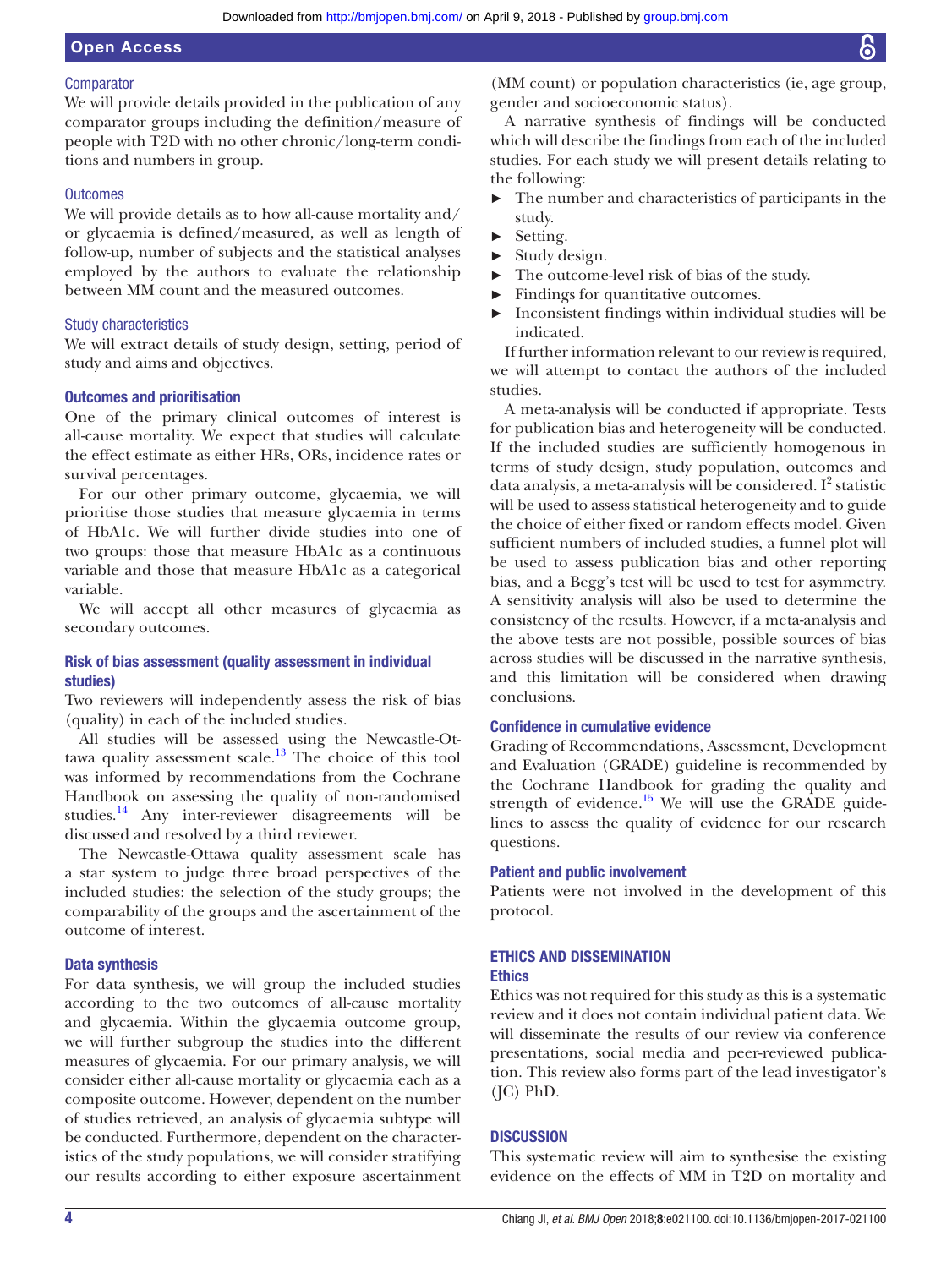glycaemic control and will be the first on this subject. Clinical management in patients with T2D and MM is a growing international healthcare challenge, and our review will make important contributions to understanding of the impact of MM, if any, in the context of T2D on key clinical outcomes which should enhance the understanding in this field. We hypothesise that increasing MM will be associated with increased all-cause mortality; however, the effects on glycaemic outcomes may vary. Our review will be the first to bring together existing literature exploring associations between MM and T2D, and therefore clarifying the effects of increasing MM on mortality and glycaemia in people with T2D.

Key strengths of our review will be our adherence to the PRISMA-P guidelines, our comprehensive search strategy and the fact that all screening and data extraction will be performed by two reviewers independently. We expect the literature to be quite heterogeneous in terms of how MM is defined and the way outcomes are reported so a narrative synthesis may be likely which may be a limitation. In addition, we have restricted our review to English language publications which is a potential limitation.

As the first review on this subject, it will help identify what is known on this subject and whether any gaps in knowledge exist. It will therefore help highlight whether there are areas requiring further investigation as well as clarify the key messages from the evidence, to date, including implications for future guidelines for those with T2D.

Contributors JC drafted the protocol and developed the search strategy, inclusion/ exclusion criteria and the data extraction form with guidance from JMN, JF, FM, BN, BJ, AJ and DO. PC contributed to the development of the search. All coauthors read and provided feedback on the draft manuscript. All authors approved the manuscript for submission.

Funding This research received no specific grant from any funding agency in the public, commercial or not-for-profit sectors.

Competing interests None declared.

Patient consent Not required.

Provenance and peer review Not commissioned; externally peer reviewed.

Open Access This is an Open Access article distributed in accordance with the Creative Commons Attribution Non Commercial (CC BY-NC 4.0) license, which permits others to distribute, remix, adapt, build upon this work non-commercially, and license their derivative works on different terms, provided the original work is properly cited and the use is non-commercial. See: [http://creativecommons.org/](http://creativecommons.org/licenses/by-nc/4.0/) [licenses/by-nc/4.0/](http://creativecommons.org/licenses/by-nc/4.0/)

© Article author(s) (or their employer(s) unless otherwise stated in the text of the article) 2018. All rights reserved. No commercial use is permitted unless otherwise expressly granted.

#### **REFERENCES**

- <span id="page-4-1"></span><span id="page-4-0"></span>1. International Diabetes Federation. *IDF diabetes atlas*. 8th edn, 2017. 2. Australian Bureau of Statistics. *National Health Survey: First Result*
- <span id="page-4-2"></span>2015;15. 3. Harrison C, Henderson J, Miller G, *et al*. The prevalence of diagnosed chronic conditions and multimorbidity in Australia: a method for estimating population prevalence from general practice patient
- <span id="page-4-3"></span>encounter data. *[PLoS One](http://dx.doi.org/10.1371/journal.pone.0172935)* 2017;12:e0172935. 4. Fortin M, Lapointe L, Hudon C, *et al*. Multimorbidity is common to family practice: is it commonly researched? *[Can Fam Physician](http://www.ncbi.nlm.nih.gov/pubmed/16926936)*
- <span id="page-4-4"></span>2005;51:244–5. 5. Feinstein AR. The pre-therapeutic classification of co-morbidity in chronic disease. *[J Chronic Dis](http://dx.doi.org/10.1016/0021-9681(70)90054-8)* 1970;23:455–68.
- <span id="page-4-5"></span>6. Barnett K, Mercer SW, Norbury M, *et al*. Epidemiology of multimorbidity and implications for health care, research, and medical education: a cross-sectional study. *[Lancet](http://dx.doi.org/10.1016/S0140-6736(12)60240-2)* 2012;380:37–43.
- <span id="page-4-6"></span>7. Harris MF, Dennis S, Pillay M. Multimorbidity: negotiating priorities and making progress. *[Aust Fam Physician](http://www.ncbi.nlm.nih.gov/pubmed/24324984)* 2013;42:850–4.
- <span id="page-4-7"></span>8. Piette JD, Kerr EA. The impact of comorbid chronic conditions on diabetes care. *[Diabetes Care](http://dx.doi.org/10.2337/diacare.29.03.06.dc05-2078)* 2006;29:725–31.
- 9. Boyd CM, Fortin M. Future of multimorbidity research: how should understanding of multimorbidity inform health system design? *Public Health Rev* 2011;33:451–74.
- <span id="page-4-8"></span>10. Holman RR, Paul SK, Bethel MA, *et al*. 10-year follow-up of intensive glucose control in type 2 diabetes. *[N Engl J Med](http://dx.doi.org/10.1056/NEJMoa0806470)* 2008;359:1577–89.
- <span id="page-4-9"></span>11. Moher D, Shamseer L, Clarke M, *et al*. Preferred Reporting Items for Systematic Review and Meta-Analysis Protocols (PRISMA-P) 2015 statement. *[Syst Rev](http://dx.doi.org/10.1186/2046-4053-4-1)* 2015;4:1.
- <span id="page-4-10"></span>12. Veritas Health Innovation, Melbourne, Australia. Covidence systematic review software. [www.covidence.org.](www.covidence.org)
- <span id="page-4-11"></span>13. Wells G, Shea B, O'Connell D, *et al*. The Newcastle-Ottawa Scale (NOS) for assessing the quality of nonrandomised studies in metaanalyses. [http://www.ohri.ca/programs/clinical\\_epidemiology/oxford.](http://www.ohri.ca/programs/clinical_epidemiology/oxford.asp) [asp](http://www.ohri.ca/programs/clinical_epidemiology/oxford.asp) (cited 28 Jul 2017).
- <span id="page-4-12"></span>14. Higgins J, Green S. Cochrane Handbook for Systematic Reviews of Interventions version 5.1.0 [updated March 2011]. 2011 [http://](http://handbook.cochrane.org) [handbook.cochrane.org](http://handbook.cochrane.org)
- <span id="page-4-13"></span>15. GRADE. Grading of Recommendations Assessment, Development and Evaluation (GRADE) Working Group GRADE Working Group. <http://www.gradeworkinggroup.org/>(cited 3 Aug 2017).